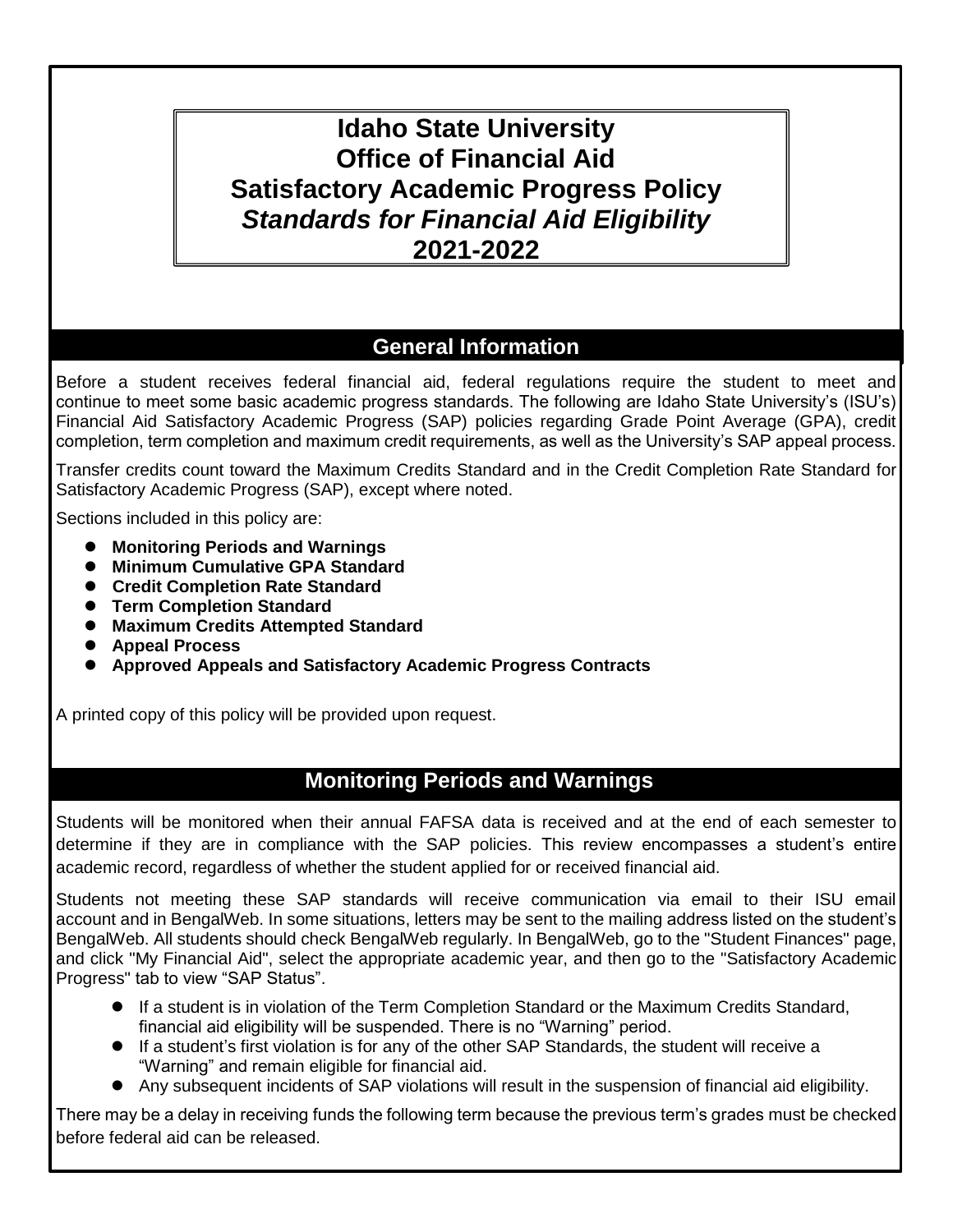## **Minimum Cumulative GPA Standard**

Undergraduate students must maintain the following minimum cumulative GPA in accordance with the ISU catalog. Please note that your cumulative ISU GPA is calculated by the Registrar's Office in accordance with University policy. Undergraduate students and PharmD students must maintain an ISU GPA of 2.0. For more information, please see the current ISU Undergraduate Catalog. Graduate students must maintain the minimum cumulative GPA as required by the ISU Graduate Catalog.

#### *To Regain Financial Aid Eligibility*

Enroll in and complete credits to increase cumulative ISU GPA to the minimum level described in this section. Please note that probation and dismissal policies for Academic Standing with Idaho State University are separate from the Financial Aid SAP requirements. In order to retain eligibility for federal financial aid, a student must be meeting the minimum GPA levels described in this policy.

### **Credit Completion Rate Standard**

Students must complete 67% of all credits listed on the transcript including transferred credits. Attempted credits include all graded courses, transferred courses, testing credits, pass/fails, and repeats.

#### **Credits Completed**

Credits completed are defined as all classes for which a student receives a passing grade of "D-" or better, or "P". Incompletes, audits, and grades of F, U, NP, X, W, NB, and NR do not count as passing grades.

#### **Credits Included in the Credit Completion Calculation**

All transcripted credits that are related to the student's most recent academic career including remedial courses, will be counted as credits completed for the credit calculation. Repeated courses count as credits attempted during each term the student is enrolled in the course. They will be counted as completed each time a passing grade is received for the course. This includes accepted transfer classes that a student is repeating at ISU.

#### **Credits Excluded from the Credit Completion Calculation**

*Audit credits* do not count as credits attempted or completed.

#### *To Regain Financial Aid Eligibility*

Students must enroll in and successfully complete enough credits to meet the 67% Credit Completion Rate Standard. Please note: **Repeated coursework** may impact the student's progress toward this standard and may not be eligible for financial aid.

### **Term Completion Standard**

Students who receive federal financial aid but do not earn any credits for the term will be immediately suspended from receiving future financial aid. Students who completely withdraw from ISU during the course of a semester may be required to return a percentage of that semester's federal financial aid.

### **Maximum Credits Attempted Standard**

Students are expected to complete degree requirements in a timely fashion. The maximum number of attempted credits allowed for a degree or certificate will be up to 150% of the credits needed to complete the degree.

Please note: The maximum number of credits attempted will be based on the credit maximums for the student's Primary degree as described below, even when a student is pursuing two or more majors/minors, or multiple degrees or certificates.